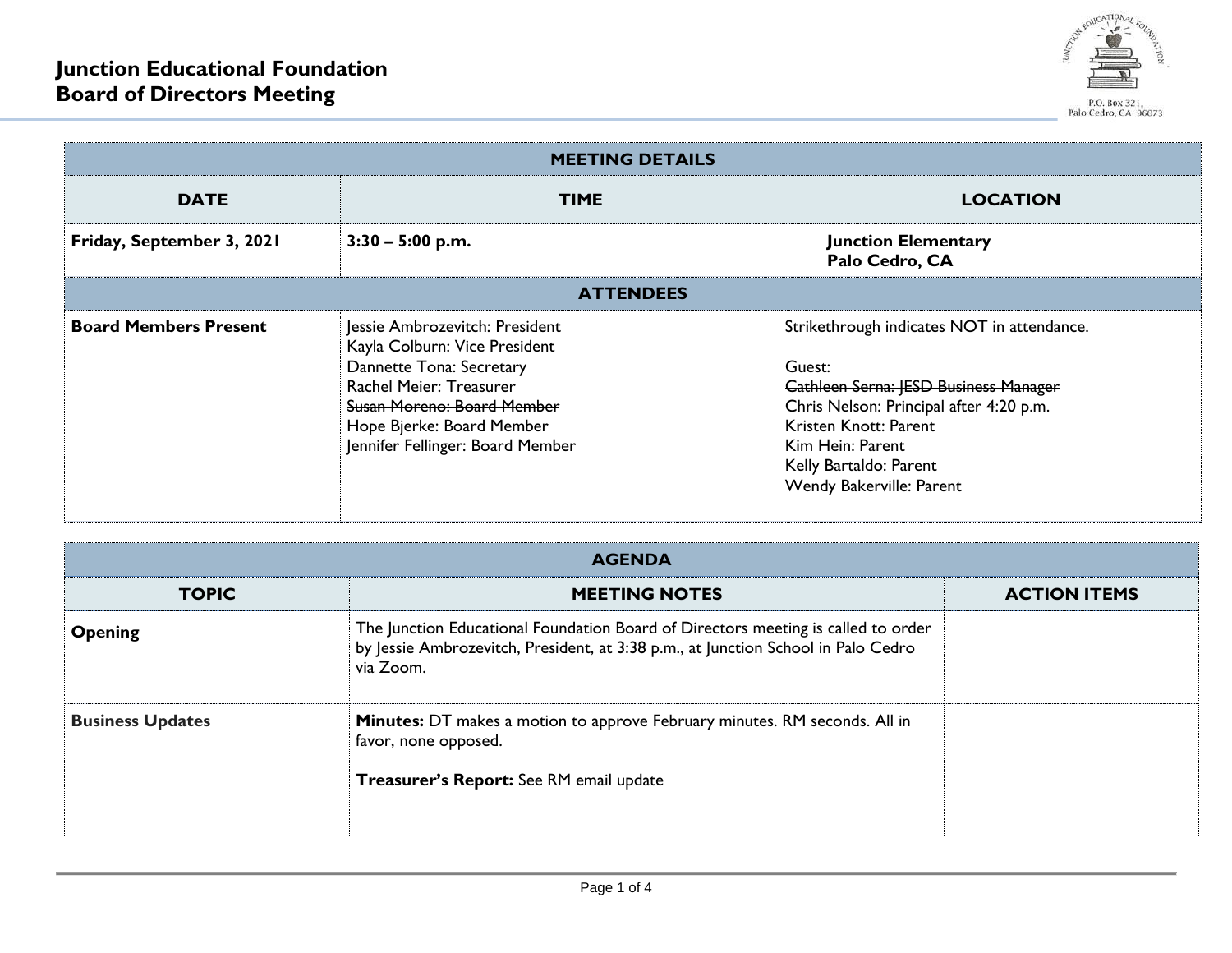

| <b>AGENDA</b>                  |                                                                                                                                                                                                 |                     |  |  |  |
|--------------------------------|-------------------------------------------------------------------------------------------------------------------------------------------------------------------------------------------------|---------------------|--|--|--|
| <b>TOPIC</b>                   | <b>MEETING NOTES</b>                                                                                                                                                                            | <b>ACTION ITEMS</b> |  |  |  |
| <b>Business Updates</b>        | <b>JESD Update:</b> HB - Next meeting is Tuesday September 14th at 3:30pm checking<br>with Clay about location. JEF meeting are being changed to the first Thursday of<br>each month at 5:30pm. |                     |  |  |  |
|                                | $CN - No$ updates at this time.                                                                                                                                                                 |                     |  |  |  |
|                                | JEF Board Openings: JEF has two open positions.                                                                                                                                                 |                     |  |  |  |
|                                | Garden: Conrad Tona will get in contact with Nick Dunn about moving bricks so<br>Nick can grade dirt.                                                                                           |                     |  |  |  |
| <b>Projects</b>                | Kindergarten Playground: Meeting on September 13th with RM, DT, Pre-school,<br>TK and K-Teachers, Chris Nelson, Clay Ross, Amy Baker to determine what they<br>want for the playground.         |                     |  |  |  |
| <b>Events &amp; Activities</b> | <b>Read a thon:</b> Starts September $17th$ – October 22 <sup>nd</sup> . Will have an ice cream social<br>to kick it off.                                                                       |                     |  |  |  |
|                                | <b>Fall Carnival:</b> CN Kids can wear their costumes to school. Fall Carnival will be<br>October 29th. Committee will get together to plan. More to come                                       |                     |  |  |  |
|                                | Junction Apparel:   A will get forms out later this month. There are shirts<br>available to buy at the front desk. Maybe look into doing a shirt swap.                                          |                     |  |  |  |
|                                | <b>Facilities:</b> JA working with CS to get tables. No approved vendors yet.                                                                                                                   |                     |  |  |  |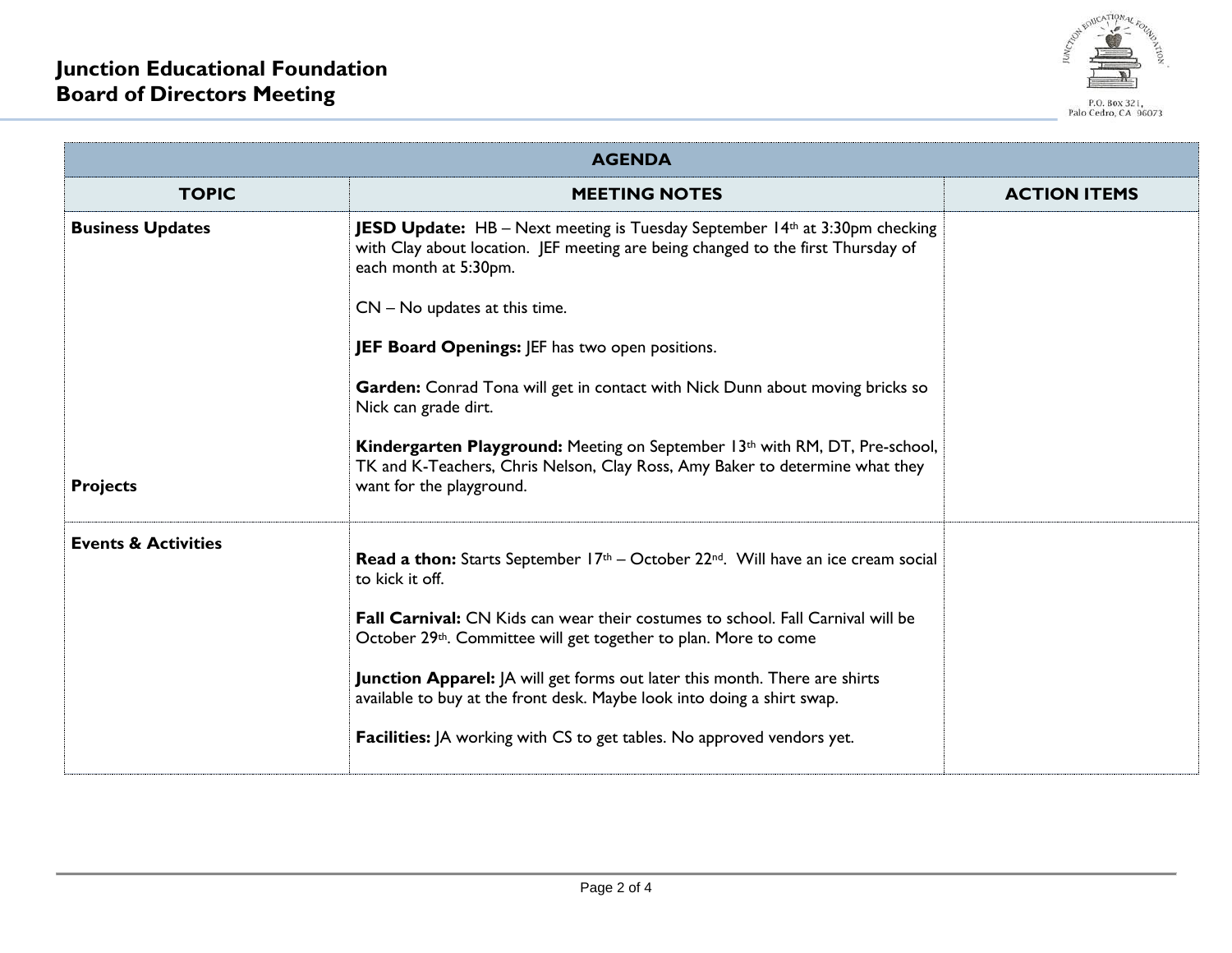

| <b>AGENDA</b> |                                                                        |                     |  |  |  |
|---------------|------------------------------------------------------------------------|---------------------|--|--|--|
| <b>TOPIC</b>  | <b>MEETING NOTES</b>                                                   | <b>ACTION ITEMS</b> |  |  |  |
| Adjournment   | Jessie adjourns the meeting at 4:53 p.m.                               |                     |  |  |  |
|               | The next board meeting will take place on Friday, October 7 @5:30 p.m. |                     |  |  |  |

## **NOTES:**

## **Approved Teacher Grants:**

Fellinger: I am requesting a grant for desk top white dry erase easels. The easels are 24" x 18" and the students will use them enhance their learning and to allow them to work in small groups. The students will also use them to reteach each other in small groups lending to a better understanding of math procedures. \$239.94+ tax

Moreno: Ten Crayola Dry Erase Light Up Board Drawing. \$28.12 each plus tax. Total is approximately \$300

Arntson: books/series for our classroom library that are either not available in the school library, or are often checked out. The following are a few of their requests: 1. The Keeper of the Lost Cities series by Shannon Messenger - \$26.99, 2. The Story Thieves series by James Riley - \$27.31, 3. I Survived Series (10 books in series of many) by Lauren Tarshis - \$39.70, All prices come from Amazon.com. Tax is \$6.82 for a total of \$100.82

Gazzigli: I am hoping to receive grant funds to purchase file crates and hanging file folders for my classroom. The crates will be used to organize curriculum as well as student documents. The cost of the crates and folders will not exceed 80 dollars. Thank you for considering my request.

Fellinger: Large Privacy Shields for student desks for testing. \$109.38 . Ordered through Amazon 50.99 for a set of 12 x 2

Boesiger: Kids Headphones (10) for \$157.60

Daniel: Rug - Flagship Carpets PE423-44 Cushy Stars Seating Rows (Seats 24), Children's Classroom Educational Seating Rug, 7'6"x12', Rectangle. \$405.67